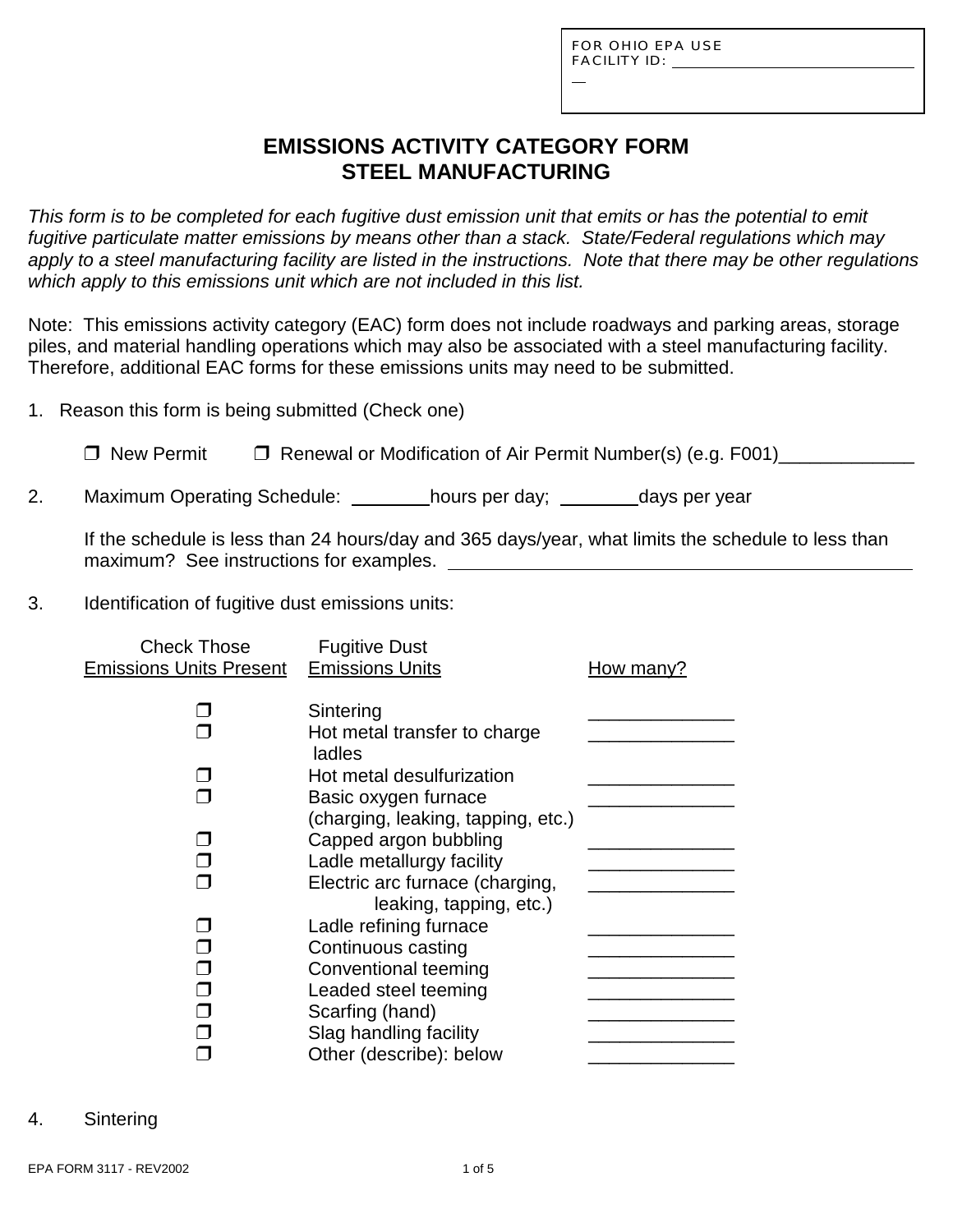|    | a.      | Windbox                                                                                     |  |                                                             |
|----|---------|---------------------------------------------------------------------------------------------|--|-------------------------------------------------------------|
|    |         | Maximum ______________________tons/hour finished sinter                                     |  |                                                             |
|    |         | Maximum __________________________tons/year finished sinter                                 |  |                                                             |
|    | b.      | Sinter discharge                                                                            |  |                                                             |
|    |         | Maximum ________________________ tons/hour finished sinter                                  |  |                                                             |
|    |         | Maximum ___________________________ tons/year finished sinter                               |  |                                                             |
| 5. |         | Hot metal transfer to charge ladles/hot metal desulfurization process data:                 |  |                                                             |
|    |         |                                                                                             |  |                                                             |
|    | a.      | Maximum ladle capacity _________________________ tons                                       |  |                                                             |
|    | b.      | Maximum quantity hot metal transferred ________________________ tons/hour                   |  |                                                             |
|    | c.      | Maximum quantity hot metal desulfurized _________________________ tons/hour                 |  |                                                             |
|    | d.      | Maximum quantity of hot metal transferred per year ___________________ tons/year            |  |                                                             |
|    | е.      | Maximum quantity of hot metal desulfurized per year ___________________ tons/year           |  |                                                             |
|    | f.      | Average desulfurization cycle time per ladle ___________________________ hours              |  |                                                             |
|    | g.      |                                                                                             |  | <u> 1980 - Johann Stoff, amerikansk politiker (d. 1980)</u> |
|    | h.      | Desulfurization agent injection rate _________________________________ pounds/ton hot metal |  |                                                             |
|    |         |                                                                                             |  |                                                             |
| 6. |         | Basic oxygen furnace (BOF) process data:                                                    |  |                                                             |
|    | a.      | <b>BOF ID</b>                                                                               |  |                                                             |
|    | $b_{1}$ | <b>BOF</b> manufacturer                                                                     |  |                                                             |
|    | c.      | Maximum design steel                                                                        |  |                                                             |
|    |         | production rate (tons/hour)                                                                 |  |                                                             |
|    | d.      | Maximum quantity of steel                                                                   |  |                                                             |
|    |         | produced per hour (tons/hour)                                                               |  |                                                             |
|    | е.      | Maximum quantity of steel                                                                   |  |                                                             |
|    |         | produced per year (tons/year)                                                               |  |                                                             |
|    | f.      | Average cycle time for one                                                                  |  |                                                             |
|    |         |                                                                                             |  |                                                             |
|    |         | heat (hours)                                                                                |  |                                                             |
|    | g.      | Maximum quantity of hot metal                                                               |  |                                                             |
|    |         | charged per hour (tons/hour)                                                                |  |                                                             |
|    | h.      | Maximum quantity of hot metal                                                               |  |                                                             |
|    |         | charged per year (tons/year)                                                                |  |                                                             |
|    | i.      | Maximum quantity of steel                                                                   |  |                                                             |
|    |         | tapped per hour (tons/hour)                                                                 |  |                                                             |
|    | j.      | Maximum quantity of steel                                                                   |  |                                                             |
|    |         | tapped per year (tons/year)                                                                 |  |                                                             |
| 7. |         | Capped argon bubbling process data:                                                         |  |                                                             |
|    | a.      | Maximum ladle capacity _______________________ tons steel                                   |  |                                                             |
|    | b.      | Maximum design steel process rate ___________________________ tons/hour                     |  |                                                             |
|    | C.      | Maximum quantity of steel processed per hour ______________________ tons/hour               |  |                                                             |
|    | d.      | Bulk alloys added (list alloys and amount per heat)                                         |  |                                                             |
|    |         |                                                                                             |  |                                                             |
|    | е.      | Wire feed additions (list alloys and amount per heat)                                       |  |                                                             |

EPA FORM 3117 - REV2002 2 of 5

\_\_\_\_\_\_\_\_\_\_\_\_\_\_\_\_\_\_\_\_\_\_\_\_\_\_\_\_\_\_\_\_\_\_\_\_\_\_\_\_\_\_\_\_\_\_\_\_\_\_\_\_\_\_\_\_\_\_\_\_\_\_\_\_\_\_\_\_\_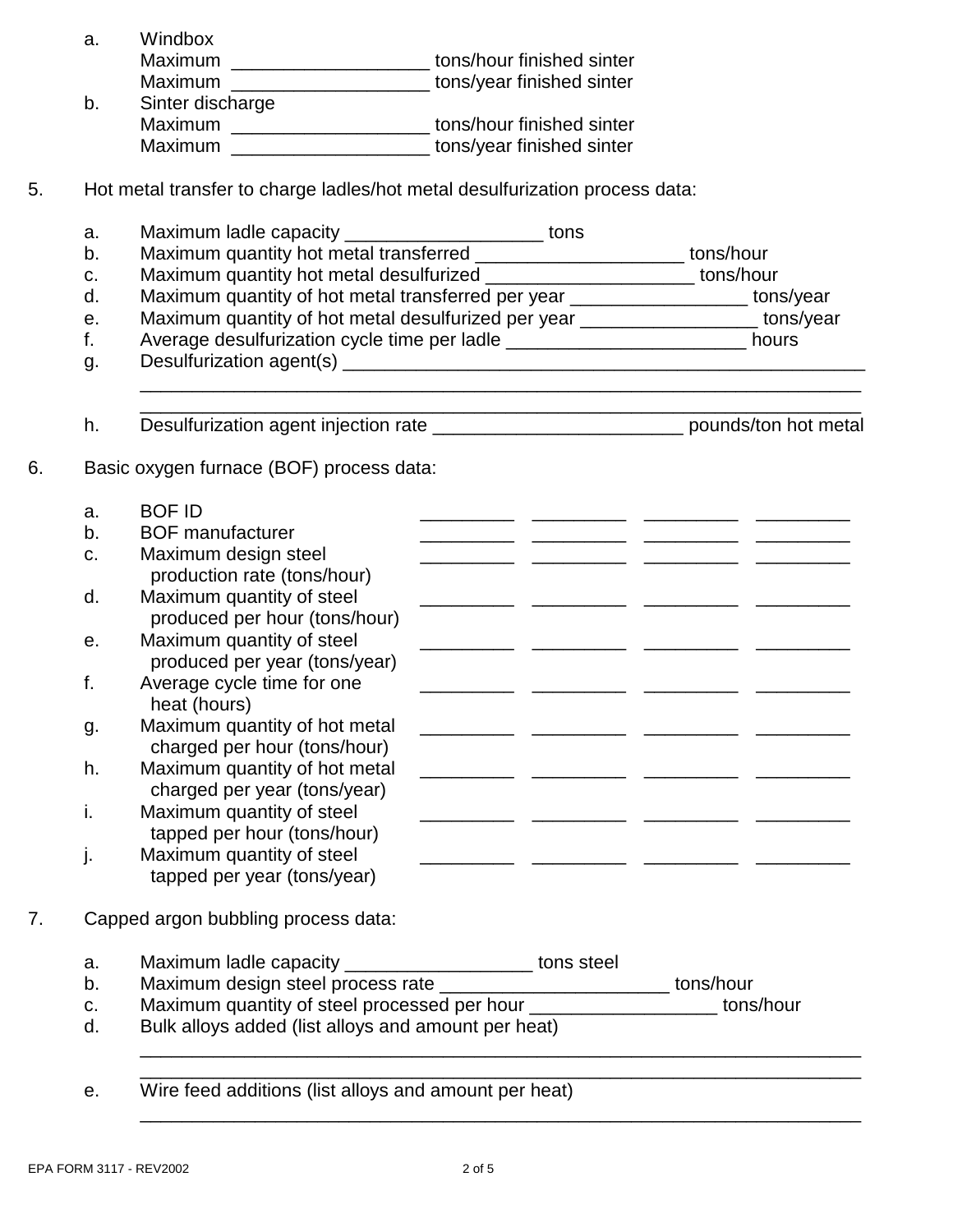|     | f. |                                                                                  |                                                             |
|-----|----|----------------------------------------------------------------------------------|-------------------------------------------------------------|
| 8.  |    | Ladle metallurgy facility process data:                                          |                                                             |
|     | a. | Maximum ladle capacity ______________________ tons steel                         |                                                             |
|     | b. | Maximum design steel process rate _________________________ tons/hour            |                                                             |
|     | C. | Maximum quantity of steel processed per hour _____________________ tons/hour     |                                                             |
|     | d. | Bulk alloys added (list alloys and amount per heat)                              |                                                             |
|     | е. | Wire feed additions (list alloys and amount per heat)                            |                                                             |
|     | f. |                                                                                  |                                                             |
| 9.  |    | Electric arc furnace (EAF) process data:                                         |                                                             |
|     | a. | <b>EAF ID</b>                                                                    |                                                             |
|     | b. | <b>EAF manufacturer</b>                                                          |                                                             |
|     | C. | Maximum design steel<br>production rate (tons/hour)                              |                                                             |
|     | d. | Maximum quantity of steel<br>produced per hour (tons/hour)                       |                                                             |
|     | е. | Maximum quantity of steel<br>produced per year (tons/year)                       |                                                             |
|     | f. | Average cycle time for one<br>heat (hours)                                       |                                                             |
| 10. |    | Ladle refining furnace process data:                                             |                                                             |
|     | a. | Maximum ladle capacity ________________________ tons steel                       |                                                             |
|     | b. | Maximum design steel process rate                                                | tons/hour<br>_______________________________                |
|     | C. | Maximum quantity of steel processed per hour ____________________ tons/hour      |                                                             |
|     | d. | Bulk alloys added (list alloys and amount per heat)                              |                                                             |
|     | е. | Wire feed additions (list alloys and amount per heat)                            | <u> 1989 - Johann John Stein, marwolaethau (b. 1989)</u>    |
|     | f. |                                                                                  | <u> 1989 - Johann Stoff, amerikansk politiker (d. 1989)</u> |
| 11. |    | Continuous casting/conventional teeming/leaded steel teeming process data:       |                                                             |
|     | a. | Type of pouring performed (casting or teemed) __________________________________ |                                                             |
|     | b. | Type of product molded (slabs, billets, bloom) _________________________________ |                                                             |
|     | C. | Manufacturer of continuous casting equipment ___________________________________ |                                                             |
|     |    |                                                                                  |                                                             |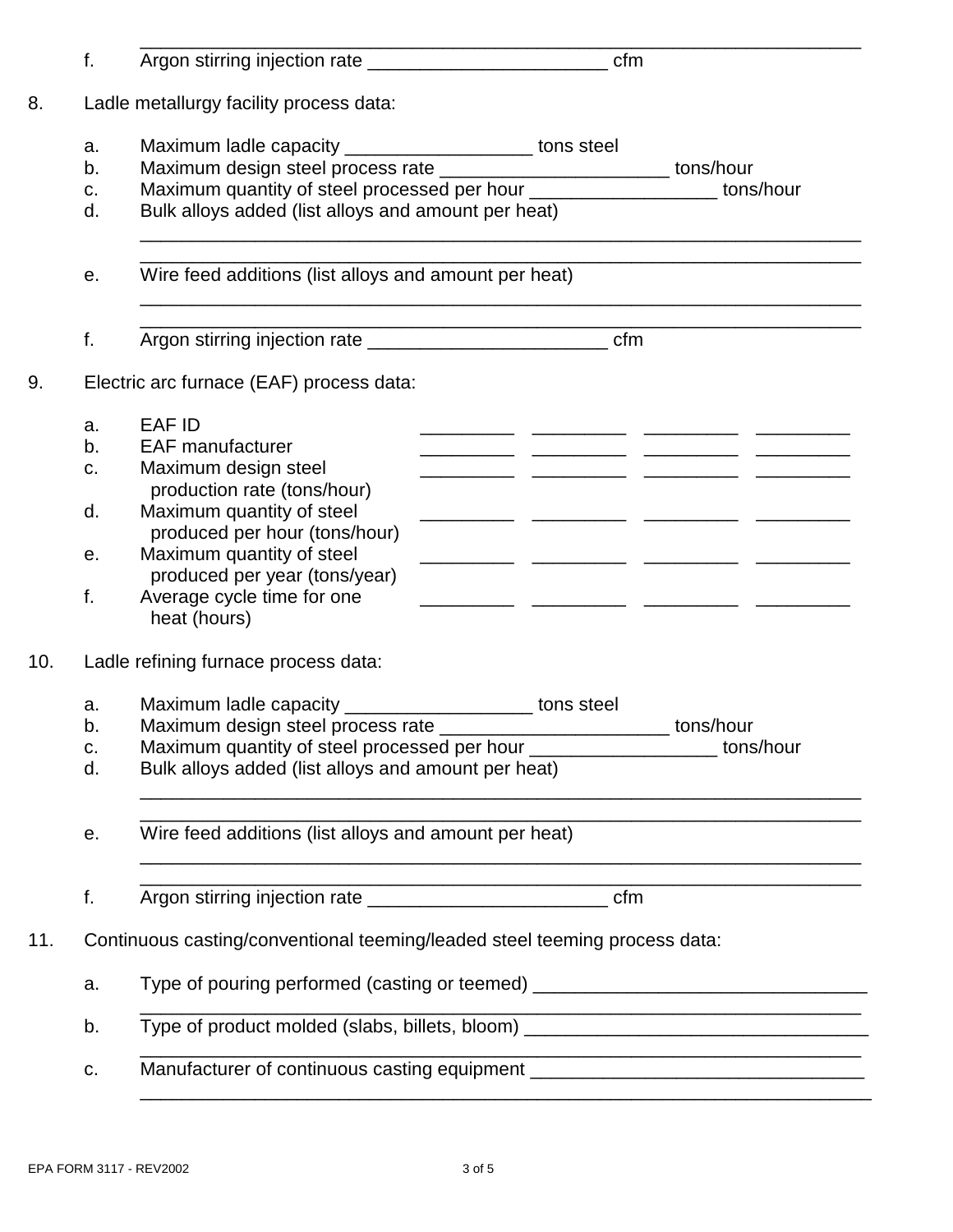- 12. Scarfing (hand) process data:
	- a. Describe hand scarfing operation \_\_\_\_\_\_\_\_\_\_\_\_\_\_\_\_\_\_\_\_\_\_\_\_\_\_\_\_\_\_\_\_\_\_\_\_\_\_\_\_\_\_\_
	- b. Maximum number of man hours of hand scarfing operations per year \_\_\_\_\_\_\_\_\_\_\_\_ man-hours/year

\_\_\_\_\_\_\_\_\_\_\_\_\_\_\_\_\_\_\_\_\_\_\_\_\_\_\_\_\_\_\_\_\_\_\_\_\_\_\_\_\_\_\_\_\_\_\_\_\_\_\_\_\_\_\_\_\_\_\_\_\_\_\_\_\_\_\_\_\_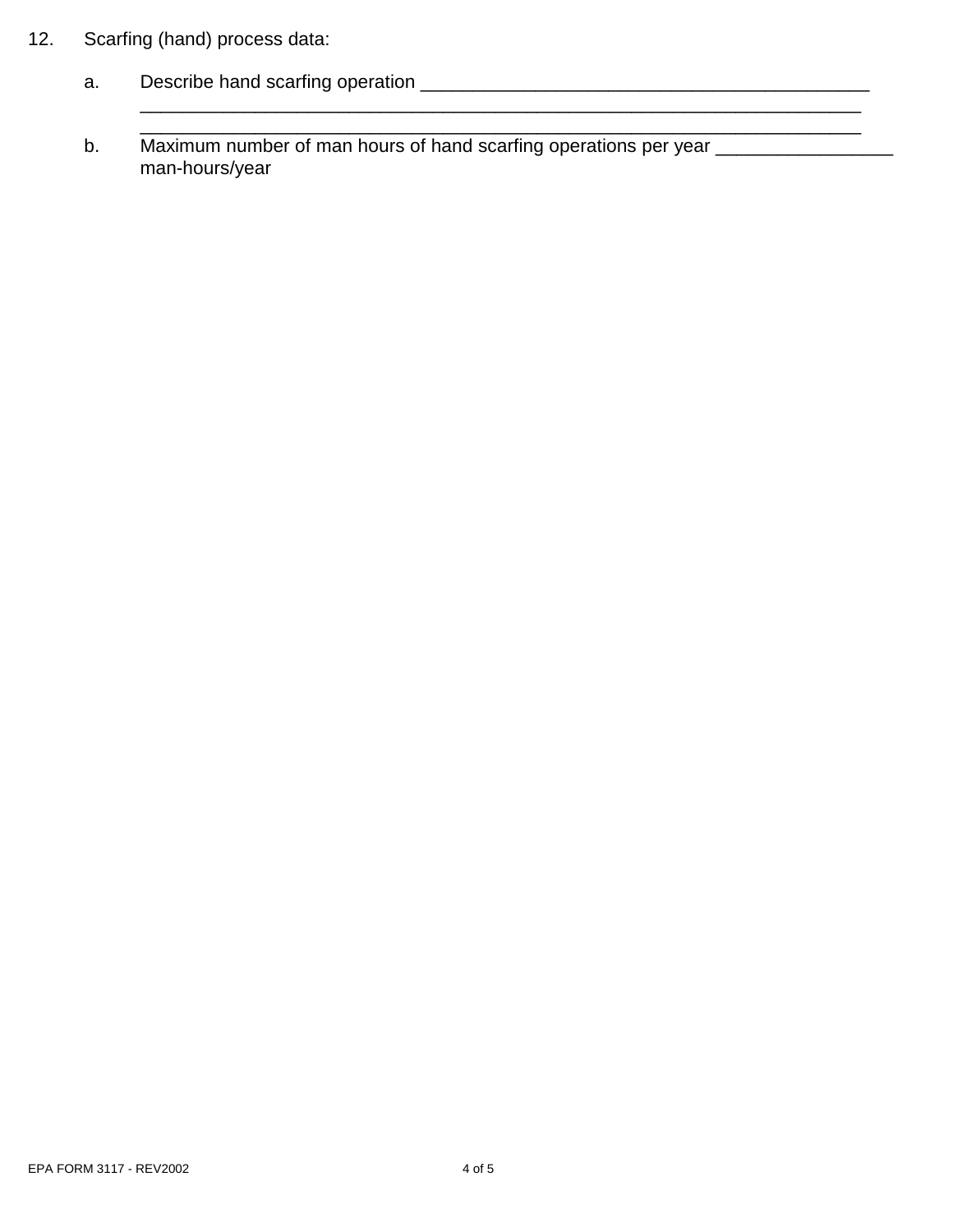|                                                           | <b>Capture Method</b> | Capture<br>Efficiency | <b>Control Method</b> | Control<br>Efficiency |
|-----------------------------------------------------------|-----------------------|-----------------------|-----------------------|-----------------------|
| Sintering                                                 |                       |                       |                       |                       |
| Transfer to charge<br>ladles/hot metal<br>desulfurization |                       |                       |                       |                       |
| Basic oxygen<br>furnace                                   |                       |                       |                       |                       |
| Capped argon<br>bubbling                                  |                       |                       |                       |                       |
| Ladle metallurgy<br>facility                              |                       |                       |                       |                       |
| Electric arc furnace<br>(EAF)                             |                       |                       |                       |                       |
| Ladle refining<br>furnace                                 |                       |                       |                       |                       |
| Continuous casting                                        |                       |                       |                       |                       |
| Conventional<br>teeming                                   |                       |                       |                       |                       |
| Leaded steel<br>teeming                                   |                       |                       |                       |                       |
| Scarfing                                                  |                       |                       |                       |                       |
| Other                                                     |                       |                       |                       |                       |

# 13. Control methods to be used for fugitive dust emissions from steel manufacturing processes: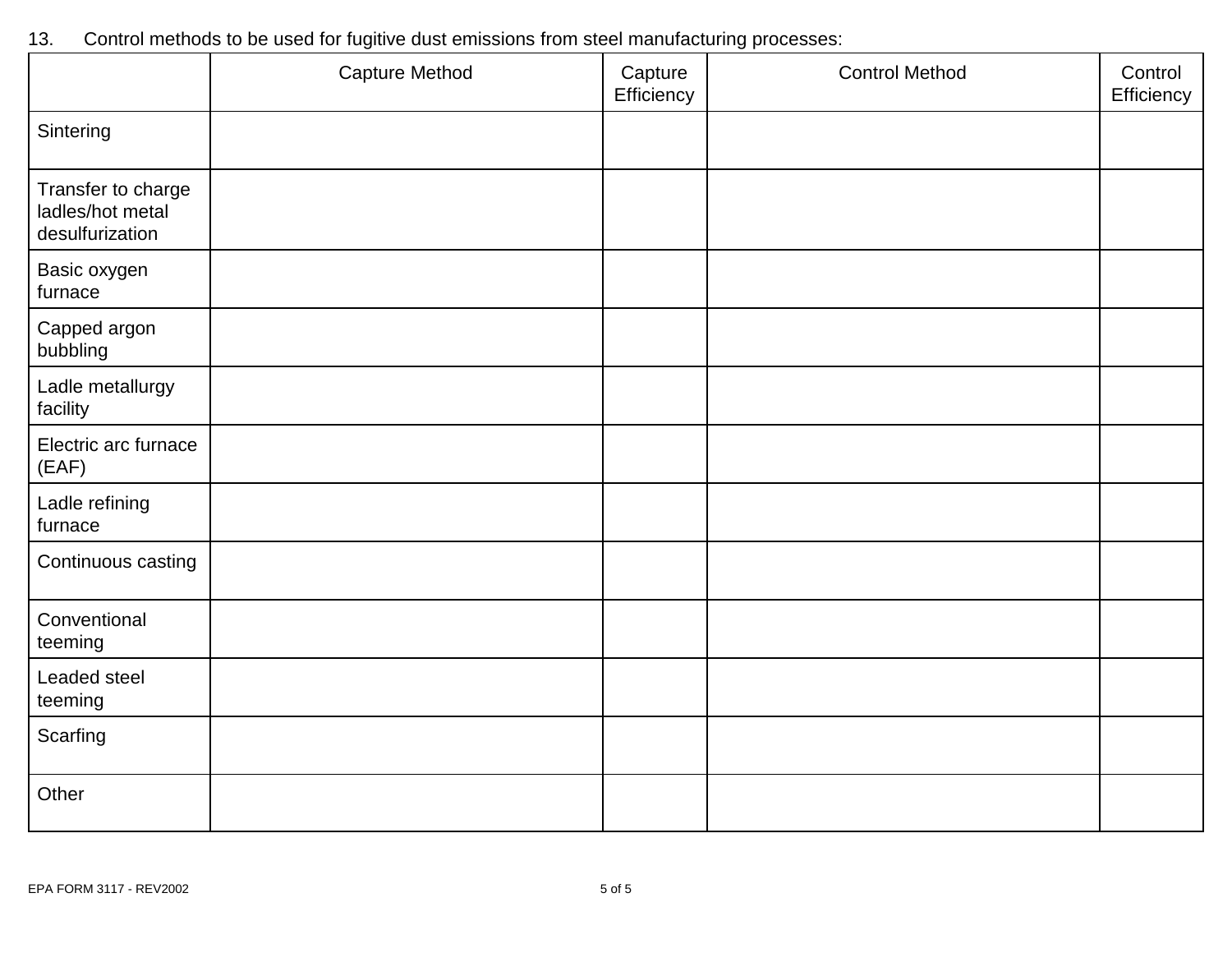### **INSTRUCTIONS FOR COMPLETION OF THE EMISSIONS ACTIVITY CATEGORY FORM FOR STEEL MANUFACTURING**

#### **GENERAL INSTRUCTIONS:**

Provide complete responses to all applicable questions. If an item does not apply to the emissions unit, write in "Not Applicable" or "NA." If the answer is not known, write in "Not Known" or "NK." If you need assistance in understanding a question after reading the instructions below, contact your Ohio EPA District Office or Local Air Agency for assistance. Submittal of an incomplete application will delay application review and processing. In addition, the application may be returned as incomplete if all applicable questions are not answered appropriately.

#### **APPLICABLE REGULATIONS:**

*The following State and Federal Regulations may be applicable to steel manufacturing. Note that there may be other regulations which apply to this emissions unit which are not included in this list.*

| Federal: | 40 CFR 60, (NSPS) Subparts A, N (Basic Process Oxygen Furnaces)<br>40 CFR 60, (NSPS) Subparts, AA and AAa (Steel Plants, Electric Arc Furnaces)<br>40 CFR 63, (MACT) Subparts A, FFFFF (Integrated Iron & Steel) |
|----------|------------------------------------------------------------------------------------------------------------------------------------------------------------------------------------------------------------------|
| State:   | OAC rule 3745-31-02 (Permit to Install)<br>OAC rule 3745-31-05 (Best Available Technology)<br>OAC rule 3745-35-02 (Permit to Operate)                                                                            |
|          | OAC rule 3745-17-07 (Visible Particulate Emissions)                                                                                                                                                              |
|          | OAC rule 3745-17-11 (Particulate Emissions)                                                                                                                                                                      |
|          | OAC rule 3745-18-06 (Sulfur Dioxide Emissions)                                                                                                                                                                   |

If you would like a copy of these regulations, contact your Ohio EPA District Office or Local Air Agency. State regulations may also be viewed and downloaded from the Ohio EPA website at http://www.epa.state.oh.us/dapc/regs/regs.html. Federal regulations may be viewed and downloaded at http://www.epa.gov/docs/epacfr40/chapt-I.info/subch-C.htm.

#### **CALCULATING EMISSIONS:**

Manufacturers of some types of emissions units and most types of control equipment develop emissions estimates or have stack test data which you can request. Stack testing of the emissions may be done. Emissions unit sampling test data may be either for this emissions unit or a similar one located at the facility or elsewhere. You may develop your own emission factors by mass balance or other knowledge of your process, if you can quantify inputs and outputs accurately. You may be able to do this on a small scale or over a short period of time, if it is not practical during regular production. If you have control equipment, you may be able to quantify the amount of pollutants collected over a known time period or production amount. Any emission factor calculation should include a reference to the origin of the emission factor or control efficiency.

The emissions from steel manufacturing processes may be estimated using the information from section 12.5 of AP-42, Compilation of Air Pollutant Emission Factors, Fifth Edition, Volume I, available from the following website: http://www.epa.gov/ttn/chief/ap42/index.html.